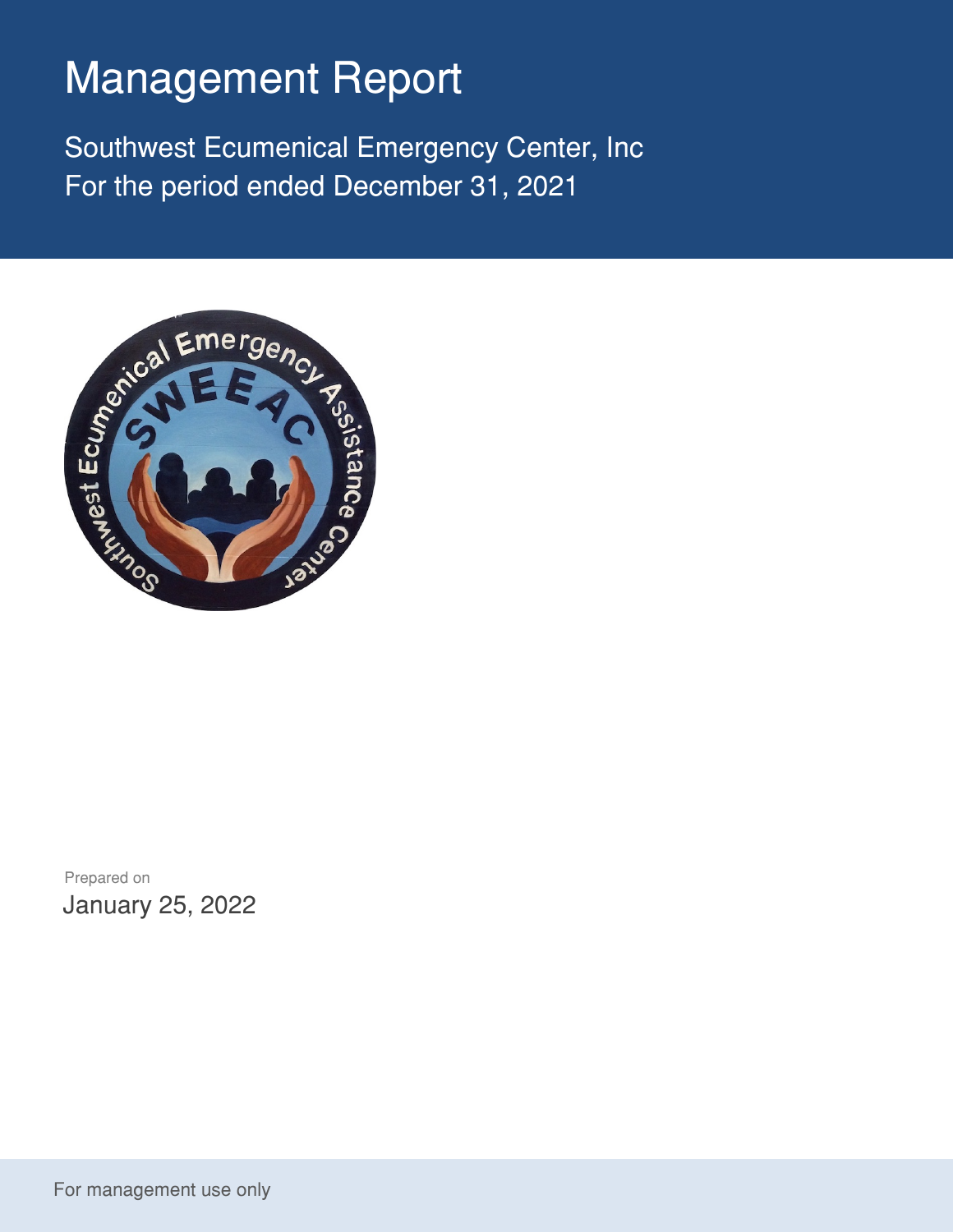## **Table of Contents**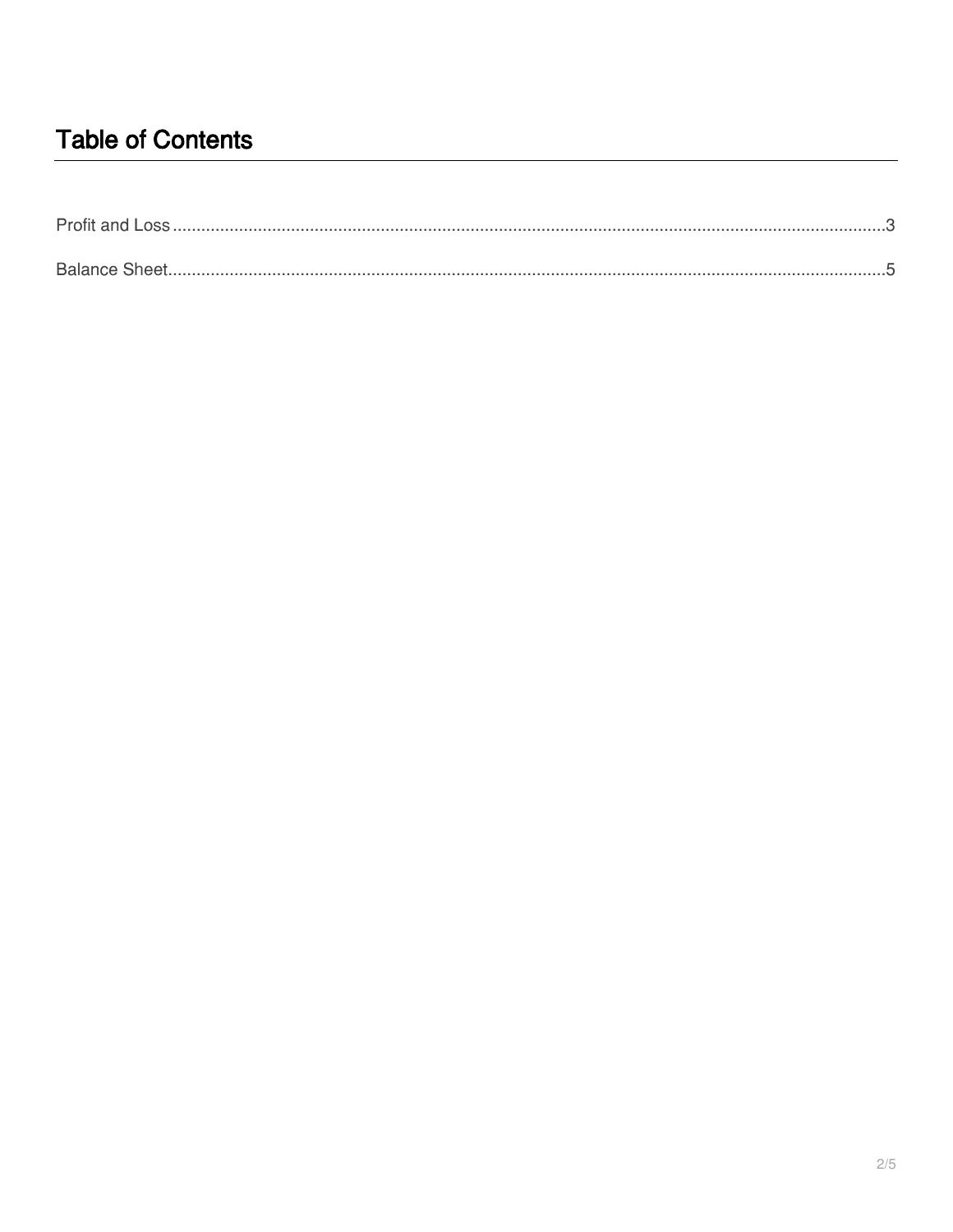## <span id="page-2-0"></span>**Profit and Loss**

January – December 2021

|                                             | <b>Total</b> |
|---------------------------------------------|--------------|
| <b>INCOME</b>                               |              |
| <b>Church Partners Contributions</b>        | 14,258.48    |
| <b>Corporate Donations</b>                  | 34,164.57    |
| <b>Food Distribution Sponsorships</b>       | 18,729.00    |
| In-Kind Contributions                       | 49,400.00    |
| <b>Individual Contributions</b>             | 9,150.67     |
| <b>Online Contributions</b>                 | 1,864.46     |
| <b>RESTRICTED DONATIONS/GRANTS</b>          | 36,000.00    |
| <b>Unapplied Cash Payment Income</b>        | 875.00       |
| Uncategorized Income                        | 15,207.29    |
| <b>Total Income</b>                         | 179,649.47   |
| <b>GROSS PROFIT</b>                         | 179,649.47   |
| <b>EXPENSES</b>                             |              |
| <b>Advertising &amp; Marketing</b>          | 107.72       |
| Advertising/Promotional                     | 369.93       |
| <b>Total Advertising &amp; Marketing</b>    | 477.65       |
| Bank Charges & Fees                         | 154.59       |
| <b>Credit Card Transaction Fees</b>         | 14.04        |
| <b>Total Bank Charges &amp; Fees</b>        | 168.63       |
| Car & Truck                                 | 42,739.34    |
| <b>Commercial Liability Insurance</b>       | 983.84       |
| <b>Food Delivery Services</b>               | 1,500.00     |
| <b>Food Distribution Items</b>              | 5,115.44     |
| <b>Fuel Charges</b>                         | 4,152.07     |
| Insurance                                   |              |
| <b>Truck Insurance</b>                      | 3,977.05     |
| <b>Total Insurance</b>                      | 3,977.05     |
| <b>Meals &amp; Entertainment</b>            | 751.54       |
| <b>Office Supplies &amp; Software</b>       | 7,725.37     |
| <b>Email Accounts</b>                       | 33.28        |
| <b>Total Office Supplies &amp; Software</b> | 7,758.65     |
| Payroll Expenses                            | 825.23       |
| <b>Taxes</b>                                | 2,858.58     |
| Wages                                       | 30,786.61    |
| <b>Total Payroll Expenses</b>               | 34,470.42    |
| Quickbooks Fees                             | 968.93       |
| QuickBooks Payments Fees                    | 405.04       |
| Reimbursements                              | 1,283.83     |
| Rent & Lease                                | 49,400.00    |
| Repairs & Maintenance                       | 855.82       |
| Taxes & Licenses                            | 30.00        |
| <b>Telephone Services</b>                   | 1,924.77     |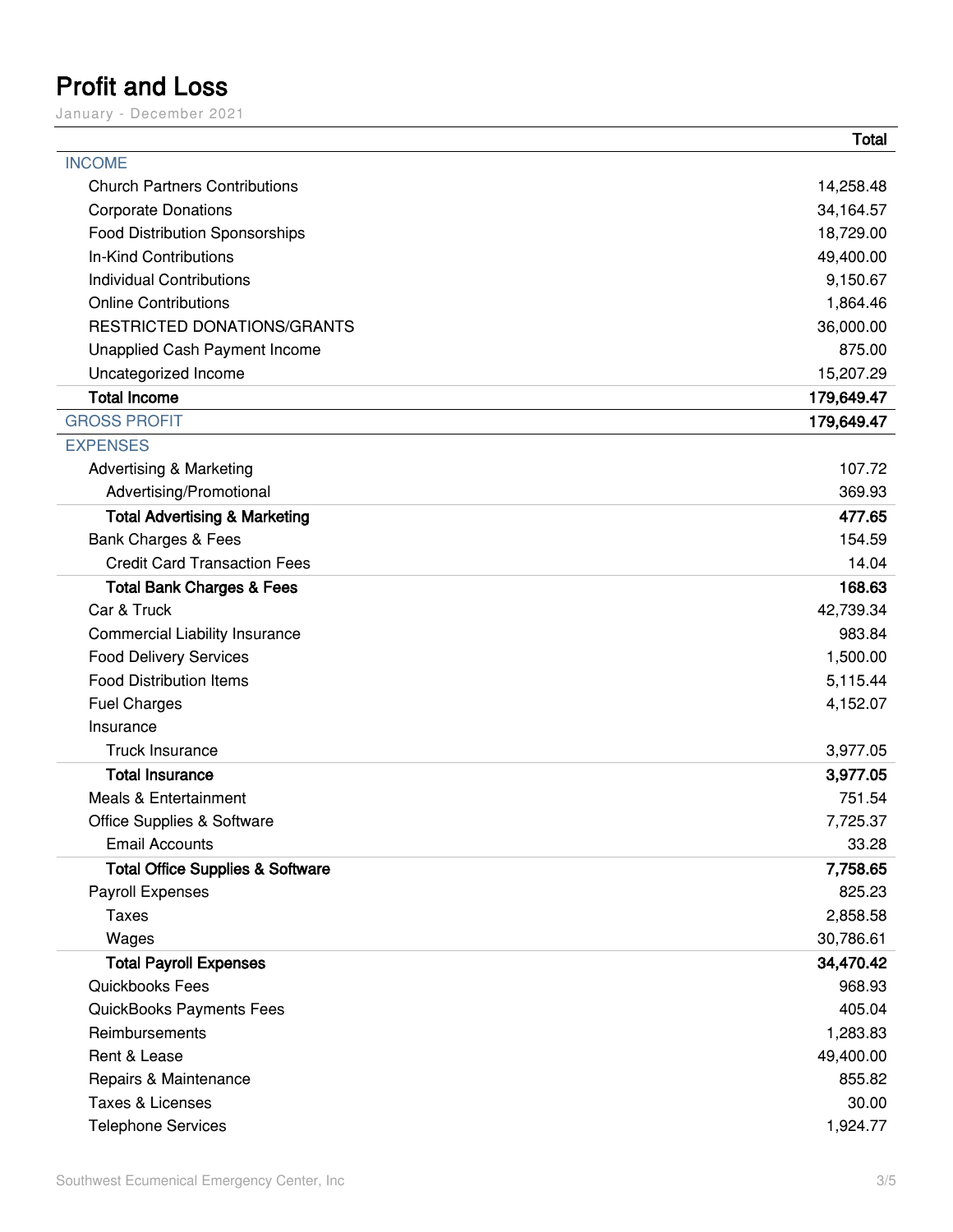|                                          | Total       |
|------------------------------------------|-------------|
| <b>Uncategorized Expense</b>             | 277.48      |
| <b>Volunteer Incentives/Gifts</b>        | 2,439.41    |
| Volunteer Services Programs/Partnerships | 201.97      |
| <b>Website Charges</b>                   | 382.93      |
| <b>Total Expenses</b>                    | 160,264.81  |
| <b>NET OPERATING INCOME</b>              | 19,384.66   |
| <b>NET INCOME</b>                        | \$19,384.66 |